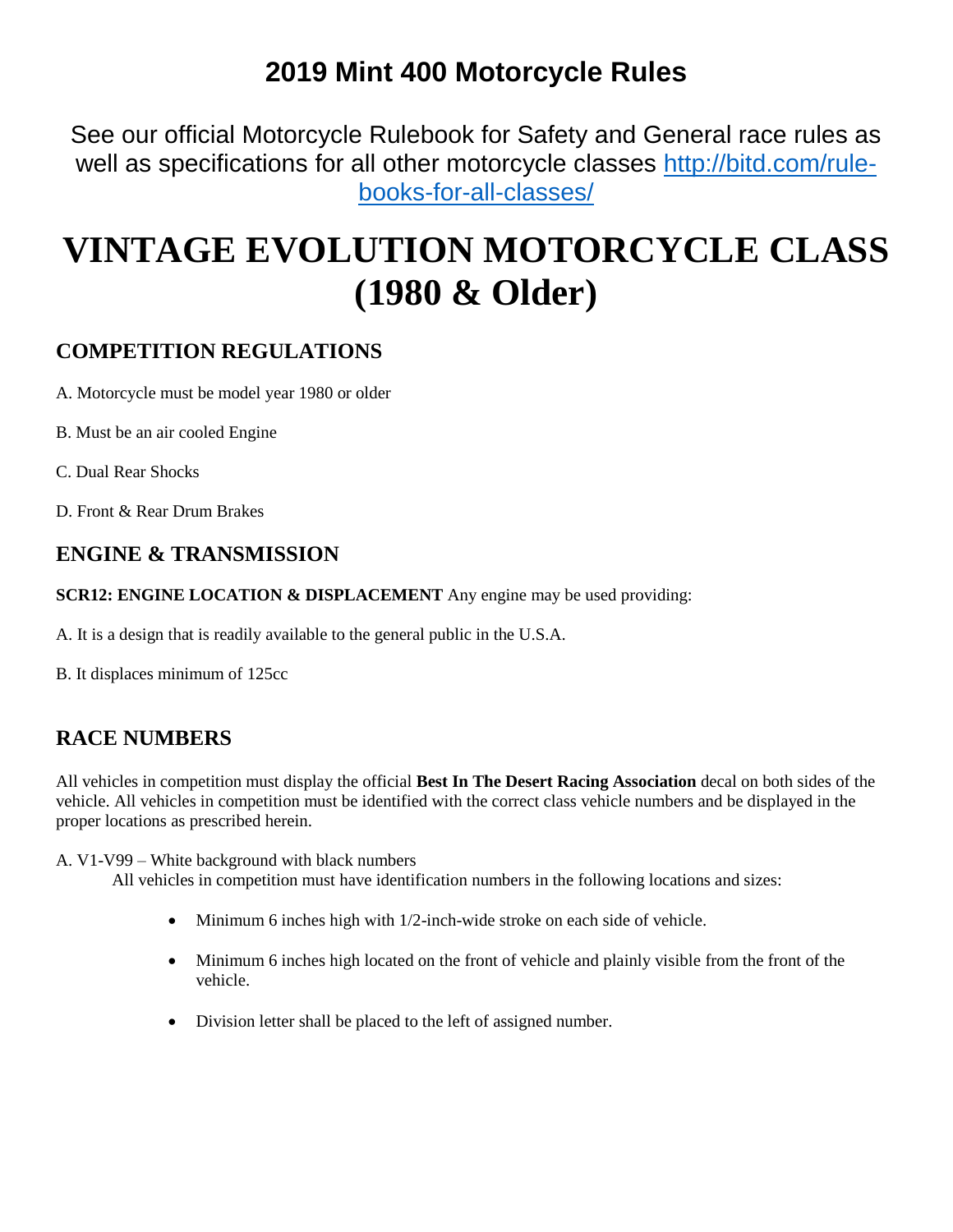## **VINTAGE PREMODERN MOTORCYCLE CLASS (1981 - 1990)**

#### **COMPETITION REGULATIONS**

A. Motorcycle must be model year 1981 – 1990

- B. May be an air cooled or liquid cooled Engine
- C. Single Rear Shocks
- D. Front Disc Brakes

#### **ENGINE & TRANSMISSION**

**SCR12: ENGINE LOCATION & DISPLACEMENT** Any engine may be used providing:

A. It is a design that is readily available to the general public in the U.S.A.

B. It displaces minimum of 125cc

#### **RACE NUMBERS**

All vehicles in competition must display the official **Best In The Desert Racing Association** decal on both sides of the vehicle. All vehicles in competition must be identified with the correct class vehicle numbers and be displayed in the proper locations as prescribed herein.

A. A1-A99 – White background with black numbers

- Minimum 6 inches high with 1/2-inch-wide stroke on each side of vehicle.
- Minimum 6 inches high located on the front of vehicle and plainly visible from the front of the vehicle.
- Division letter shall be placed to the left of assigned number.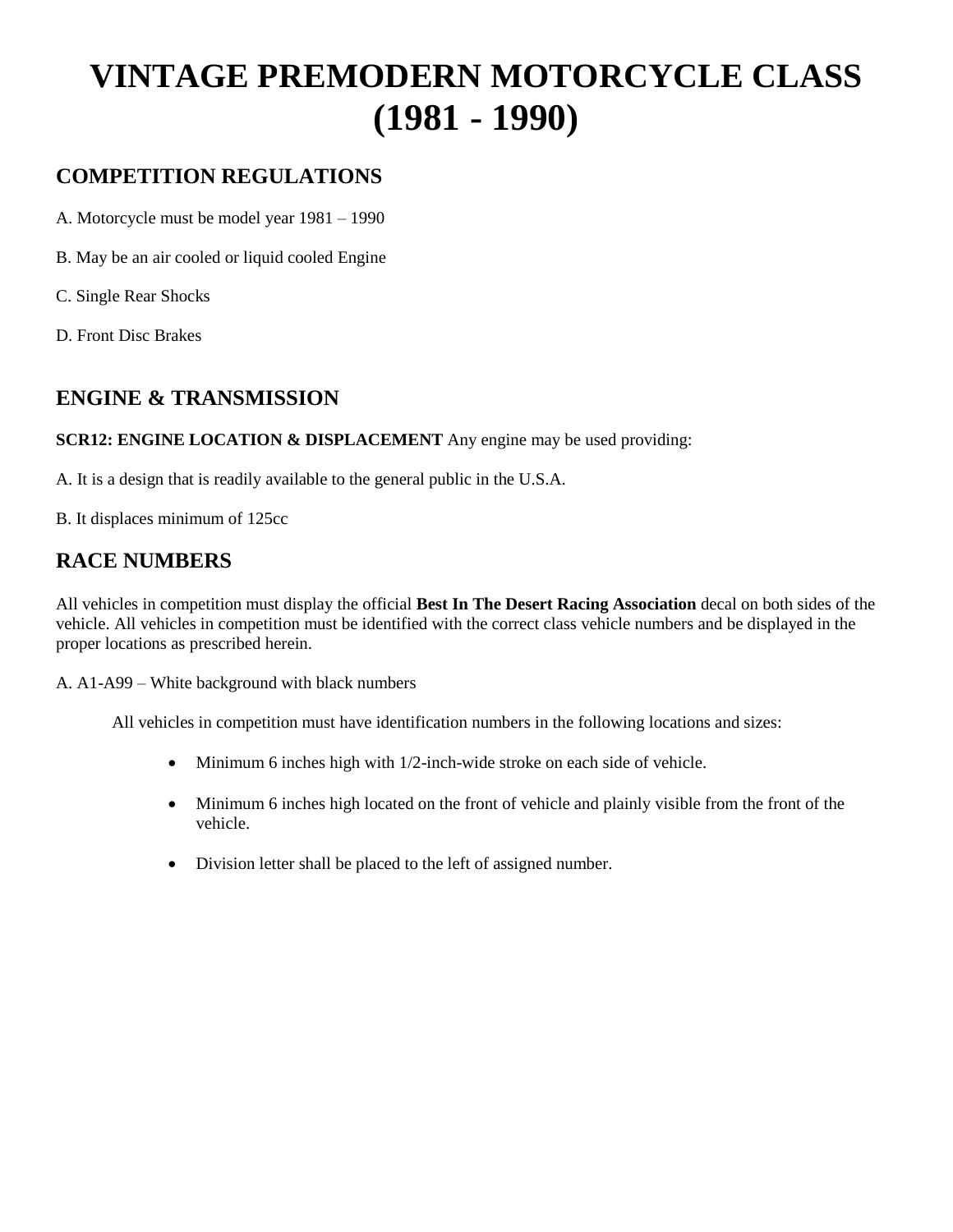# **DUAL SPORT MOTORCYCLE CLASS**

### **COMPETITION REGULATIONS**

A. Must be NDOT Street legal (License Plate – any state, one mirror, front & rear working turn signals, headlight, taillight, one working brake light)

B. Tires are open

#### **ENGINE & TRANSMISSION**

**SCR12: ENGINE LOCATION & DISPLACEMENT** Any engine may be used providing:

A. It is a design that is readily available to the general public in the U.S.A.

B. It displaces minimum of 125cc

#### **RACE NUMBERS**

All vehicles in competition must display the official **Best In The Desert Racing Association** decal on both sides of the vehicle. All vehicles in competition must be identified with the correct class vehicle numbers and be displayed in the proper locations as prescribed herein.

A. J1-J99 – White background with black numbers

All vehicles in competition must have identification numbers in the following locations and sizes:

- Minimum 6 inches high with 1/2-inch-wide stroke on each side of vehicle.
- Minimum 6 inches high located on the front of vehicle and plainly visible from the front of the vehicle.
- Division letter shall be placed to the left of assigned number.

# **FATHER & SON/DAUGHTER MOTORCYCLE CLASS**

#### **COMPETITION REGULATIONS**

- A. Must be related by blood or marriage.
- B. All listed riders must ride at least one section of the race.

C. Minimum of two riders to qualify for this class

#### **ENGINE & TRANSMISSION**

**SCR12: ENGINE LOCATION & DISPLACEMENT** Any engine may be used providing:

A. It is a design that is readily available to the general public in the U.S.A.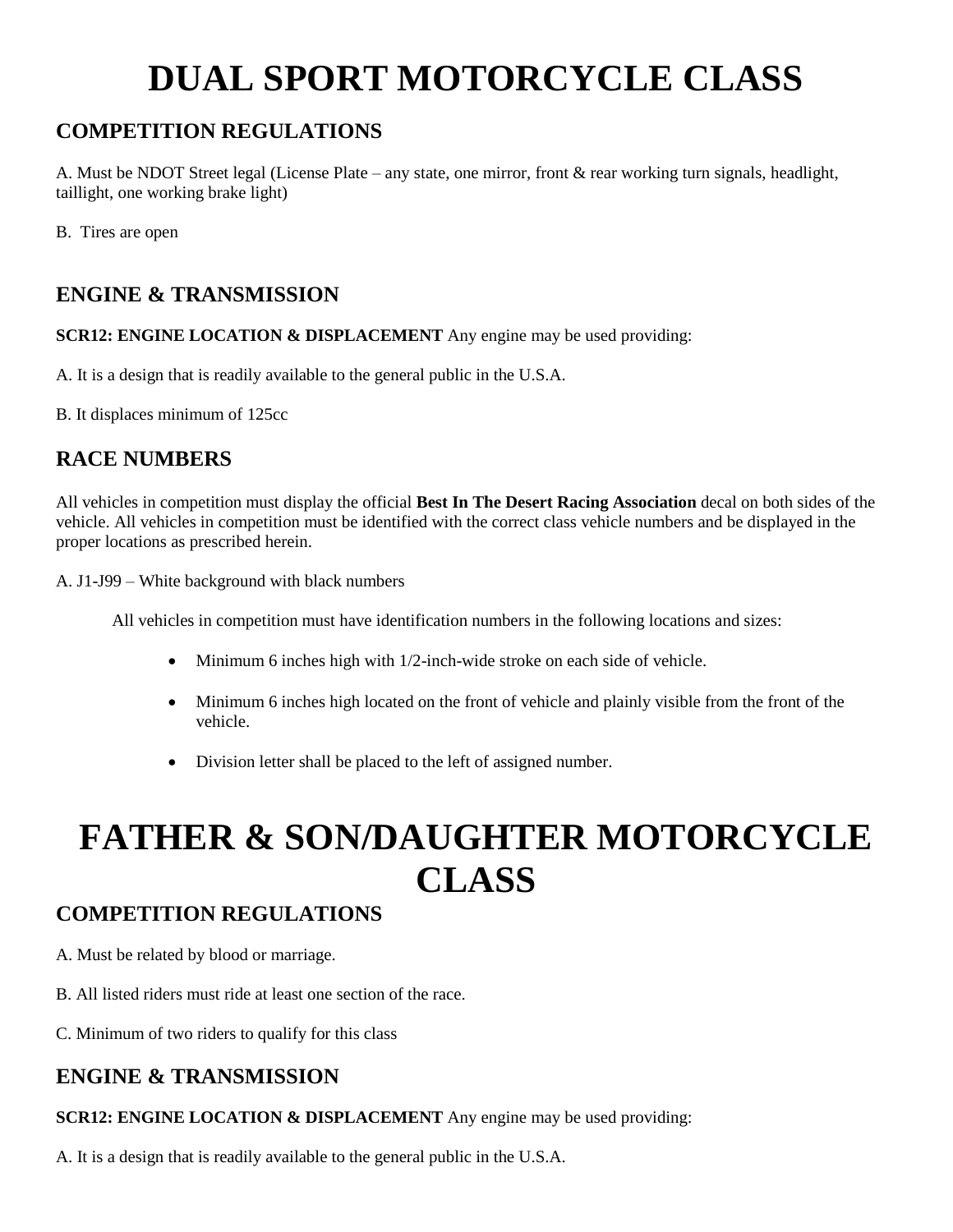#### B. It displaces minimum of 125cc

#### **RACE NUMBERS**

All vehicles in competition must display the official **Best In The Desert Racing Association** decal on both sides of the vehicle. All vehicles in competition must be identified with the correct class vehicle numbers and be displayed in the proper locations as prescribed herein.

A. F1-F99 – White background with black numbers

All vehicles in competition must have identification numbers in the following locations and sizes:

- Minimum 6 inches high with 1/2-inch-wide stroke on each side of vehicle.
- Minimum 6 inches high located on the front of vehicle and plainly visible from the front of the vehicle.
- Division letter shall be placed to the left of assigned number.

## **WOMAN'S MOTORCYCLE CLASS**

#### **COMPETITION REGULATIONS**

A. All riders must be female

#### **ENGINE & TRANSMISSION**

#### **SCR12: ENGINE LOCATION & DISPLACEMENT** Any engine may be used providing:

A. It is a design that is readily available to the general public in the U.S.A.

B. It displaces minimum of 105cc

#### **RACE NUMBERS**

All vehicles in competition must display the official **Best In The Desert Racing Association** decal on both sides of the vehicle. All vehicles in competition must be identified with the correct class vehicle numbers and be displayed in the proper locations as prescribed herein.

A. W1-W99 – White background with black numbers

- Minimum 6 inches high with 1/2-inch-wide stroke on each side of vehicle.
- Minimum 6 inches high located on the front of vehicle and plainly visible from the front of the vehicle.
- Division letter shall be placed to the left of assigned number.